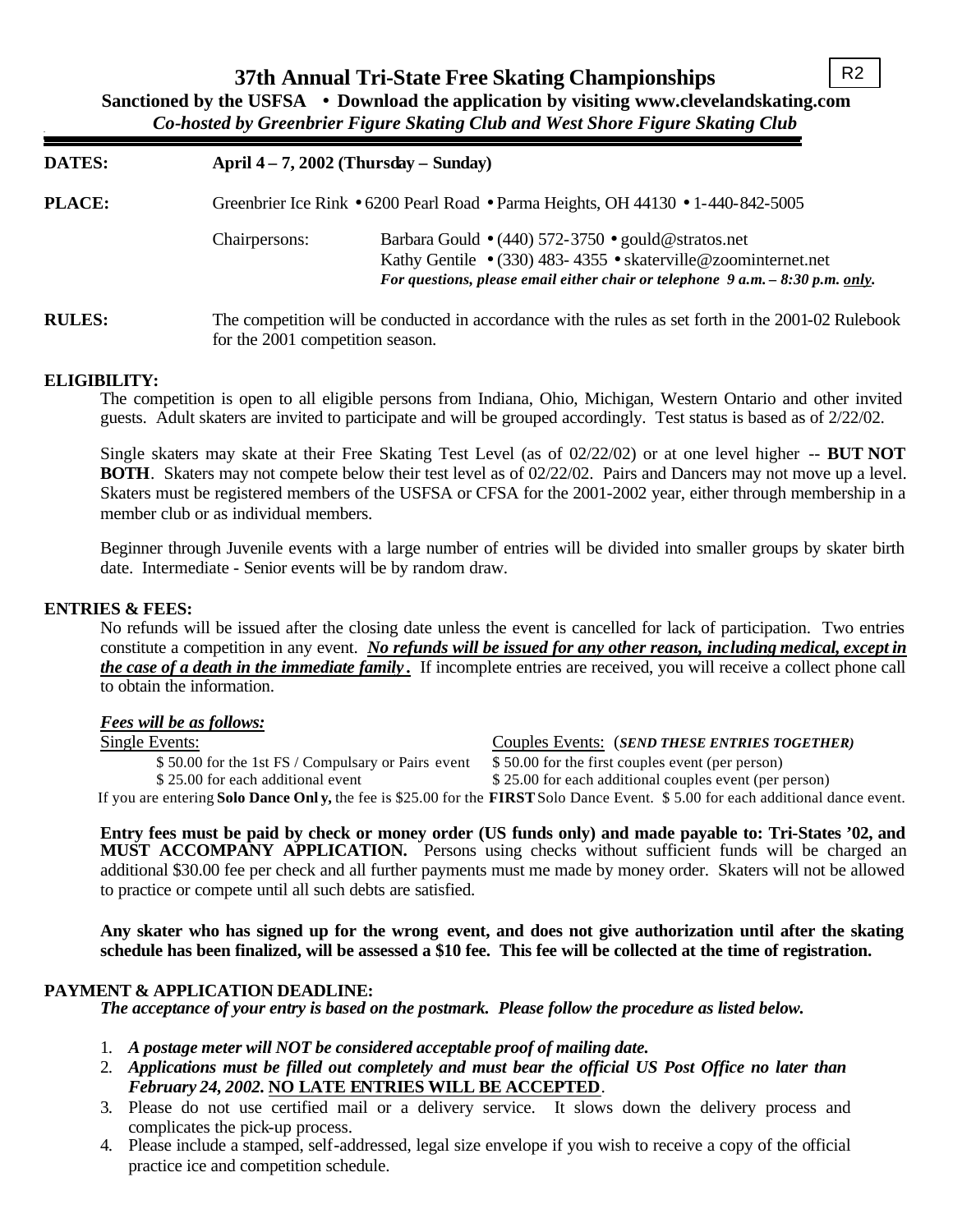## **PAYMENT & APPLICATION DEADLINE, continued:**

**Separate checks should be issued for entry fees and practice ice (if applicable).** Mail entries to:

*Tri-States 2002* Mrs. Barbara Gould 22019 Country Way Strongsville, OH 44149-9201

### **PRACTICE ICE:**

Practice ice will be 30 minutes long. It begins Wednesday, April 3, 2002 on a first-come, first-served basis, at a rate of \$7.00 for each session. **PRACTICE ICE SESSIONS ARE NON-REFUNDABLE.** Please refer to the Practice Ice Order Form for more detailed practice ice information.

ARENA SIZE: 185' x 85'. Locker rooms and a concession area are available.

**ADMISSION:** Admission is free.

### **REGISTRATION:**

Registration begins Wednesday, April 3, 2002, from 7 – 9:00 p.m. at the rink or at any time during the competition. **Registration is required at least 2 hours prior to your event.** All competitors, coaches and chaperons must register. The registration committee will be available to answer questions and give directions.

### **OFFICIAL ANNOUNCEMENTS:**

An official notice board will be kept at the Registration Desk. It is the responsibility of competitors and coaches to check this board frequently for schedule changes, messages and other pertinent competition information.

### **MUSIC:**

Competitors should bring 2 cassette tapes. All cassettes must be marked with the skaters name, event, and the length of program. The preferred length of cassettes is C-10. **Tapes longer than C-30 WILL NOT BE ACCEPTED**. *Music should be recorded on one side only*. **Broken, damaged, or improperly marked cassettes will be rejected.** If you have any music questions, please contact Jim Cunningham at 330/656-3416.

**CASSETTES MUST BE SUBMITTED TO THE REGISTRATION DESK – NO LATER THAN TWO (2) HOURS BEFORE THE START OF YOUR EVENT.** Competitors should bring 2 cassette tapes. One is submitted at registration and the second is to be kept by the competitor as an emergency backup. Music is reclaimed at the Registration Desk within 15 minutes after the completion of the event for which it was used.

**FIRST AID:** First aid facilities will be available on-site.

**OFFICIAL HOTEL:** Clarion Hotel (I-71 and Bagley Road) 17300 E. Bagley Road Middleburg Heights, OH 44130 440/ 243-5200 Room rate: \$69.00 *When making reservations, please advise that you are with Tri-States.* **See lodging form for other motels/hotels in the area.**

### **AWARDS:**

Medals will be given for First, Second and Third place in each event. A Fourth place ribbon will also be awarded. In the interest of good sportsmanship and out of consideration to all medallists, it is requested that all who qualify, attend award ceremonies, wearing their skating outfits and skates. Award presentations and official photos will take place at designated times throughout the competition.

**LIABILITY:** Liability for The Greenbrier Figure Skating Club and West Shore Figure Skating Club is in accordance with USFSA Rule CR 10.12.

**PLEASE NOTE:** *Skaters are asked to refrain from wearing any type of necklace or jewelry that may break off and fall on the ice. All beading should also be secure.*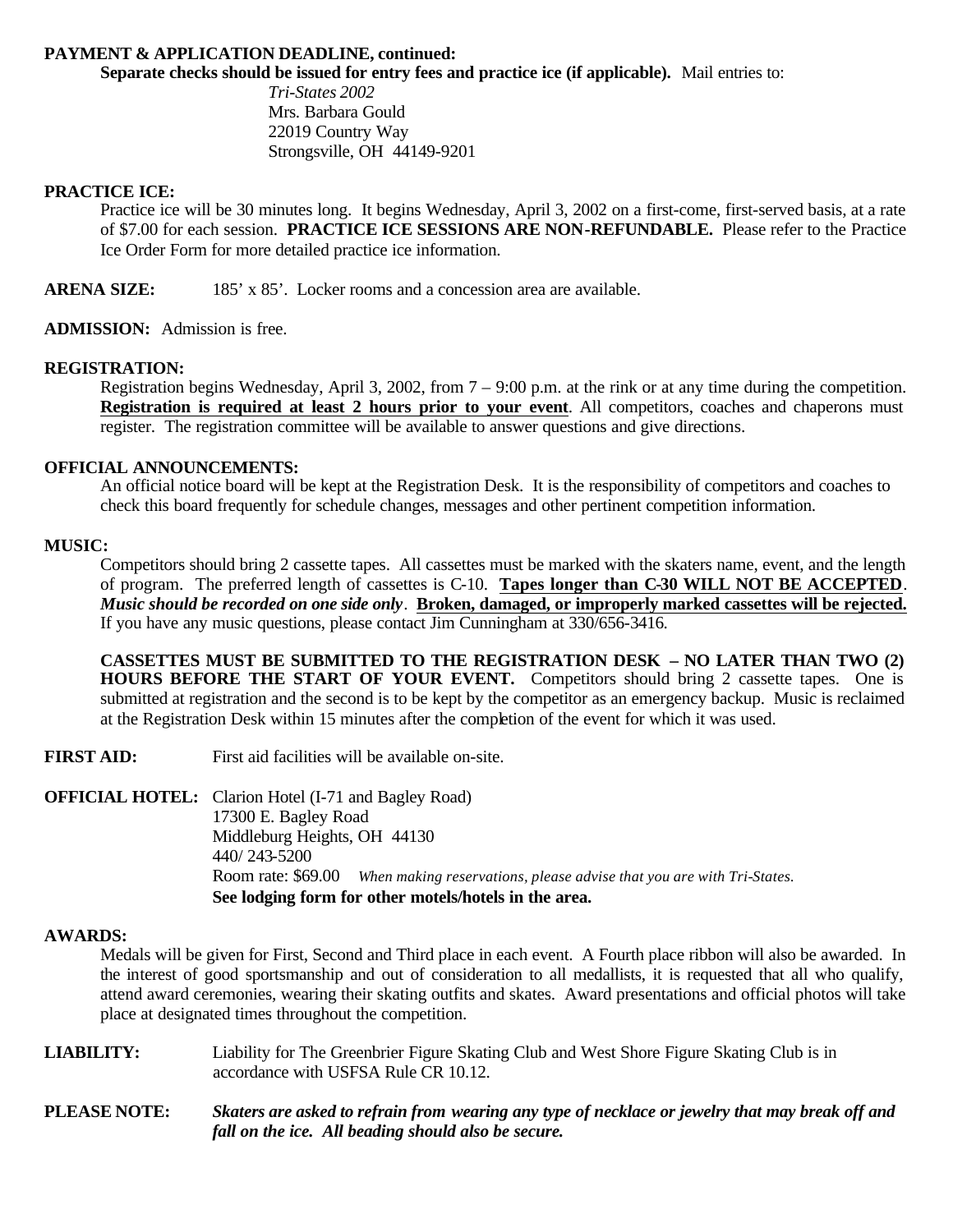# **TRI-STATE FREE SKATING CHAMPIONSHIPS EVENT CATEGORIES, TIMES AND REQUIREMENTS**

| <b>FREE SKATING EVENTS</b> |                    |                                                                                               |  |  |  |
|----------------------------|--------------------|-----------------------------------------------------------------------------------------------|--|--|--|
| <b>FREE SKATING LEVEL</b>  | <b>MINUTES</b>     | <b>MUST HAVE PASSED</b>                                                                       |  |  |  |
| $\bullet$ Beginner A       |                    | No test required                                                                              |  |  |  |
| $\cdot$ Beginner B         | $1\frac{1}{2}$     | No test required                                                                              |  |  |  |
| • Pre-Preliminary          | $1\frac{1}{2}$     | Pre-Preliminary Free Skating Test                                                             |  |  |  |
|                            |                    | ** NOTE: consult USFSA Rule SSR 4.07 for allowed elements (Axel allowed, no doubles)          |  |  |  |
| • Preliminary              | $1\frac{1}{2}$     | <b>Preliminary Free Skating Test</b>                                                          |  |  |  |
|                            |                    | ** NOTE: consult USFSA Rule SSR 4.07 for allowed elements (Axel & up to two doubles allowed)  |  |  |  |
| • Pre-Juvenile             | 2                  | Pre-Juvenile Free Skating Test                                                                |  |  |  |
|                            |                    | ** NOTE: consult USFSA Rule SSR 4.07 for allowed elements (Axel & up to four doubles allowed) |  |  |  |
| • Juvenile                 | 2                  | Juvenile Free Skating Test                                                                    |  |  |  |
| • Intermediate             | $2\frac{1}{2}$     | <b>Intermediate Free Skating Test</b>                                                         |  |  |  |
| • Novice                   | 3                  | Novice Free Skating Test                                                                      |  |  |  |
| - Junior                   |                    |                                                                                               |  |  |  |
| Ladies                     | $3\frac{1}{2}$     | Junior Free Skating Test                                                                      |  |  |  |
| <b>Men</b>                 | 4                  | Junior Free Skating Test                                                                      |  |  |  |
| • Senior                   |                    |                                                                                               |  |  |  |
| Ladies                     | 4                  | Senior Free Skating Test                                                                      |  |  |  |
| Men                        | $4\frac{1}{2}$     | Senior Free Skating Test                                                                      |  |  |  |
| $\bullet$ Adult            |                    | 25 years of age                                                                               |  |  |  |
| <b>Bronze</b>              | Not to exceed 1:40 | <b>Adult Bronze Free Skating Test</b>                                                         |  |  |  |
| <b>Silver</b>              | Not to exceed 2:10 | <b>Adult Silver Free Skating Test</b>                                                         |  |  |  |
| Gold                       | Not to exceed 2:40 | <b>Adult Gold Free Skating Test</b>                                                           |  |  |  |

| <b>PAIRS EVENTS</b>  |                |                                                 |
|----------------------|----------------|-------------------------------------------------|
| <b>MIXED PAIRS</b>   | <b>MINUTES</b> | <b>MUST HAVE PASSED</b>                         |
| • Preliminary        | $1\frac{1}{2}$ | Preliminary, but not Juvenile Pair Test         |
| • Juvenile           | 2              | Juvenile, but not Intermediate Pair Test        |
| • Intermediate       | $2\frac{1}{2}$ | Intermediate, but not Novice Pair Test          |
| • Novice             | 3              | Novice, but not Junior Pair Test                |
| • Junior             | 4              | Junior, but not Senior Pair Test                |
| • Senior             | $4\frac{1}{2}$ | <b>Senior Pair Test</b>                         |
|                      |                |                                                 |
| <b>SIMILAR PAIRS</b> | <b>MINUTES</b> | <b>MUST HAVE PASSED</b>                         |
| • Junior Similar     |                | Pre-Preliminary Free Skating Test, but neither  |
|                      |                | partner can have passed the Novice Free         |
|                      |                | <b>Skating Test.</b>                            |
| • Senior Similar     | 3              | Pre-Preliminary Free Skating Test, and at least |
|                      |                | one of the partners must have passed the Novice |
|                      |                | Free Skating Test or higher.                    |

| <b>COUPLES DANCE EVENTS</b> |                                               |                                   |  |  |
|-----------------------------|-----------------------------------------------|-----------------------------------|--|--|
| <b>CATEGORY</b>             | <b>BOTH PARTNERS MUST</b>                     | <b>DANCES</b>                     |  |  |
| • Preliminary               | Not have completed the Bronze Dance Test.     | Dutch Waltz, Canasta Tango/       |  |  |
|                             |                                               | <b>Rhythm Blues, Swing Dance</b>  |  |  |
| • Juvenile                  | Not have completed the Pre-Silver Dance Test. | Fiesta Tango, Ten-Fox/ Cha Cha,   |  |  |
|                             |                                               | <b>Willow Waltz</b>               |  |  |
| • Intermediate              | Not have completed the Silver Dance Test.     | Hickory Hoedown, Foxtrot/14 Step, |  |  |
|                             |                                               | European Waltz                    |  |  |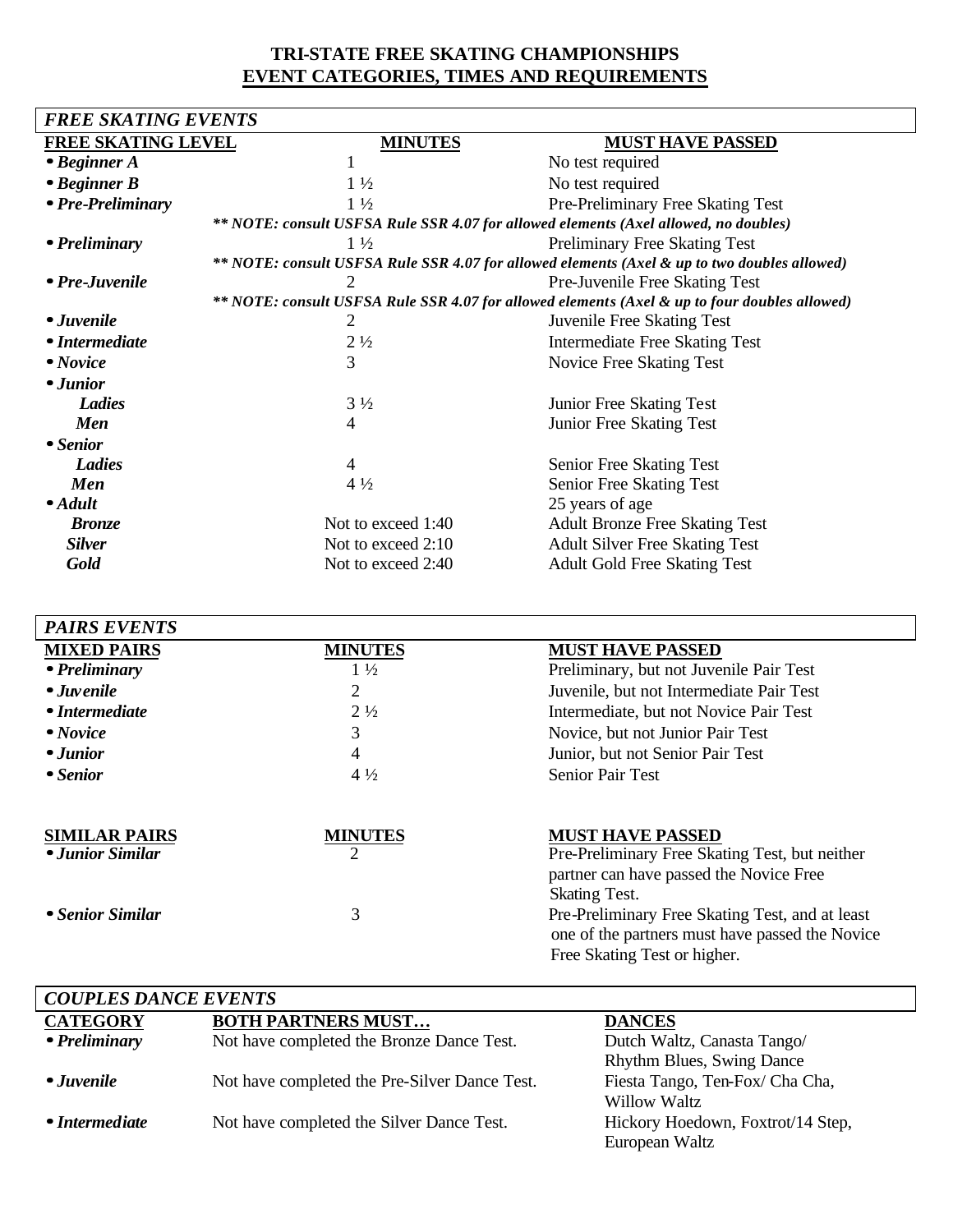| <b>COUPLES DANCE EVENTS, continued</b> |                                                 |                                 |  |  |
|----------------------------------------|-------------------------------------------------|---------------------------------|--|--|
| <b>CATEGORY</b>                        | <b>BOTH PARTNERS MUST</b>                       | <b>DANCES</b>                   |  |  |
| $\bullet$ Novice                       | Not have completed more than one Pre-Gold       | European Waltz, Tango/          |  |  |
|                                        | Dance Test.                                     | Paso Doble, Blues               |  |  |
| • Junior                               | Not have completed more than three Gold Dances. | Viennese Waltz, Rocker Foxtrot/ |  |  |
|                                        |                                                 | Quickstep, Blues                |  |  |
| • Senior                               | Have passed the entire Pre-Gold Dance Test.     | Ravensburger Waltz, Quickstep/  |  |  |
|                                        |                                                 | Golden Waltz, Blues             |  |  |
| $\bullet$ Adult                        | No test requirement. Both skaters must be at    | Fiesta Tango, Ten-Fox/          |  |  |
|                                        | least 25 years old.                             | Willow Waltz, 14-Step           |  |  |

# **FREE DANCE WILL BE A SEPARATE EVENT**

| • Intermediate Free Dance | 2 minutes              |
|---------------------------|------------------------|
| • Novice Free Dance       | $2\frac{1}{2}$ minutes |
| • Junior Free Dance       | 3 minutes              |
| • Senior Free Dance       | 4 minutes              |

| <b>SOLO DANCE</b>        |                                                      |
|--------------------------|------------------------------------------------------|
| <b>SOLO DANCE</b>        | EACH DANCE IS A SEPARATE EVENT AND DANCER MUST       |
| Dutch Waltz              | Not have completed the Bronze Dance Test             |
| Canasta Tango            | Not have completed the Bronze Dance Test             |
| <b>Rhythm Blues</b>      | Not have completed the Bronze Dance Test             |
| <b>Swing Dance</b>       | Not have completed the Pre-Silver Dance Test         |
| Cha Cha                  | Not have completed the Pre-Silver Dance Test         |
| Fiesta Tango             | Not have completed the Pre-Silver Dance Test         |
| Hickory Hoedown          | Not have completed the Silver Dance Test             |
| <b>Willow Waltz</b>      | Not have completed the Silver Dance Test             |
| Ten-Fox Waltz            | Not have completed the Silver Dance Test             |
| Fourteenstep             | Not have completed more than one Pre-Gold Dance Test |
| European Waltz           | Not have completed more than one Pre-Gold Dance Test |
| Foxtrot                  | Not have completed more than one Pre-Gold Dance Test |
| <b>American Waltz</b>    | Not have completed more than three Gold Dance Tests  |
| Tango                    | Not have completed more than three Gold Dance Tests  |
| <b>Rocker Foxtrot</b>    | Not have completed more than three Gold Dance Tests  |
| Paso Doble               | Not have completed more than three Gold Dance Tests  |
| Kilian                   | Not have completed more than three Gold Dance Tests  |
| <b>Blues</b>             | Not have completed more than three Gold Dance Tests  |
| Viennese Waltz           | Not have passed the entire Pre-Gold Dance Tests      |
| <b>Westminster Waltz</b> | Not have passed the entire Pre-Gold Dance Tests      |
| Quickstep                | Not have passed the entire Pre-Gold Dance Tests      |
| Argentine Tango          | Not have passed the entire Pre-Gold Dance Tests      |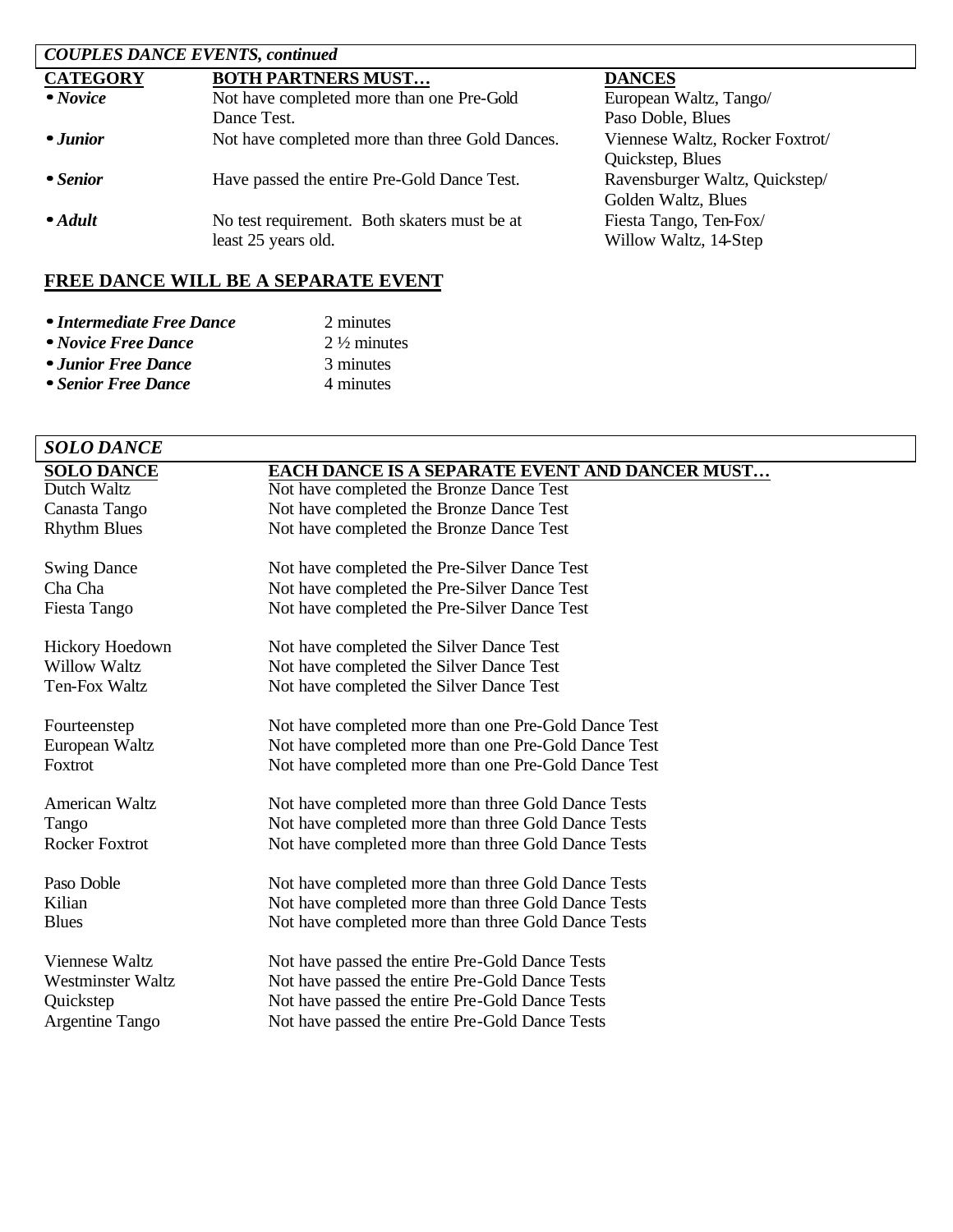# **NOTES FOR DANCERS**

- 1. The group of dances drawn for the Initial Round will not be used for the Final Round.
- 2. If there are a large number of entries in any dance event, the event will be divided into groups by birth date of the older partner, or the individual in the case of Solo Dance.
- 3. In the Initial and Final Rounds of all Dance events, the couples shall dance each dance one couple at a time.
- 4. Solo Dancers may enter only one solo dance category. Solo Dancers skate only one round.
- 5. The Referee will determine the number of patterns skated.

# **SHOWCASE**

| <b>Levels are:</b> |    | $\sim$ | Beginner, Pre-Preliminary and Preliminary |
|--------------------|----|--------|-------------------------------------------|
|                    |    |        | Pre-Juvenile & Juvenile                   |
|                    | Ш  |        | Intermediate & Novice                     |
|                    | TV |        | Junior & Senior                           |
|                    |    |        |                                           |

## **The length of the program is not to exceed 1 ½ minutes.**

There are no required elements in Showcase events. Identify your theme. Emphasis is placed on the theatrical and entertainment value of the skater's performance, rather than on the technical accuracy of specific moves.

Costumes and props are encouraged to help illustrate the act. *Props are limited to those the skater can carry or push on to the ice themselves (in one trip).* Live props are not permitted. Skaters may not be assisted during the set up time. The set up time **should not take more than 30 seconds**. Skaters may not be given off ice assistance during the performance. Props may not use flame/smoke or any substance that will alter the surface of the ice. Use caution with glitter, feathers, etc., not wet mops, whipped cream or shaving cream, as they stick to the ice.

# **NOTES FOR SHORT PROGRAMS AND COMPULSARY MOVES**

- 1. No music will be played except for Juvenile, Intermediate, Novice, Junior and Senior Short Programs. The elements of the Pre- Preliminary, Preliminary, Pre-Juvenile and Adult Compulsory Moves will be skated without music and within the time listed. Pre- Preliminary, Preliminary, Pre-Juvenile and Adult Compulsory Moves will be skated on ½ the rink surface.
- 2. The required elements may be skated **IN ANY ORDER**. Unprescribed additional jumps or spins are not permitted. Marks will be deducted if any are included.
- 3. Jumps and combination jumps will be evaluated on: speed and flow from takeoff to landing; cleanness or takeoff; height of jump; body position in the air; and control of landing. Combination jumps must have no steps or turns between combined jumps.
- 4. Spins and combination spins will be evaluated on: number of revolutions; speed of revolutions; center of spins; body position in the spin; and control of the exit from the spin.
- 5. Footwork will be evaluated on: difficulty of steps; neatness; sureness and cleanness of steps; speed of travel; and body position.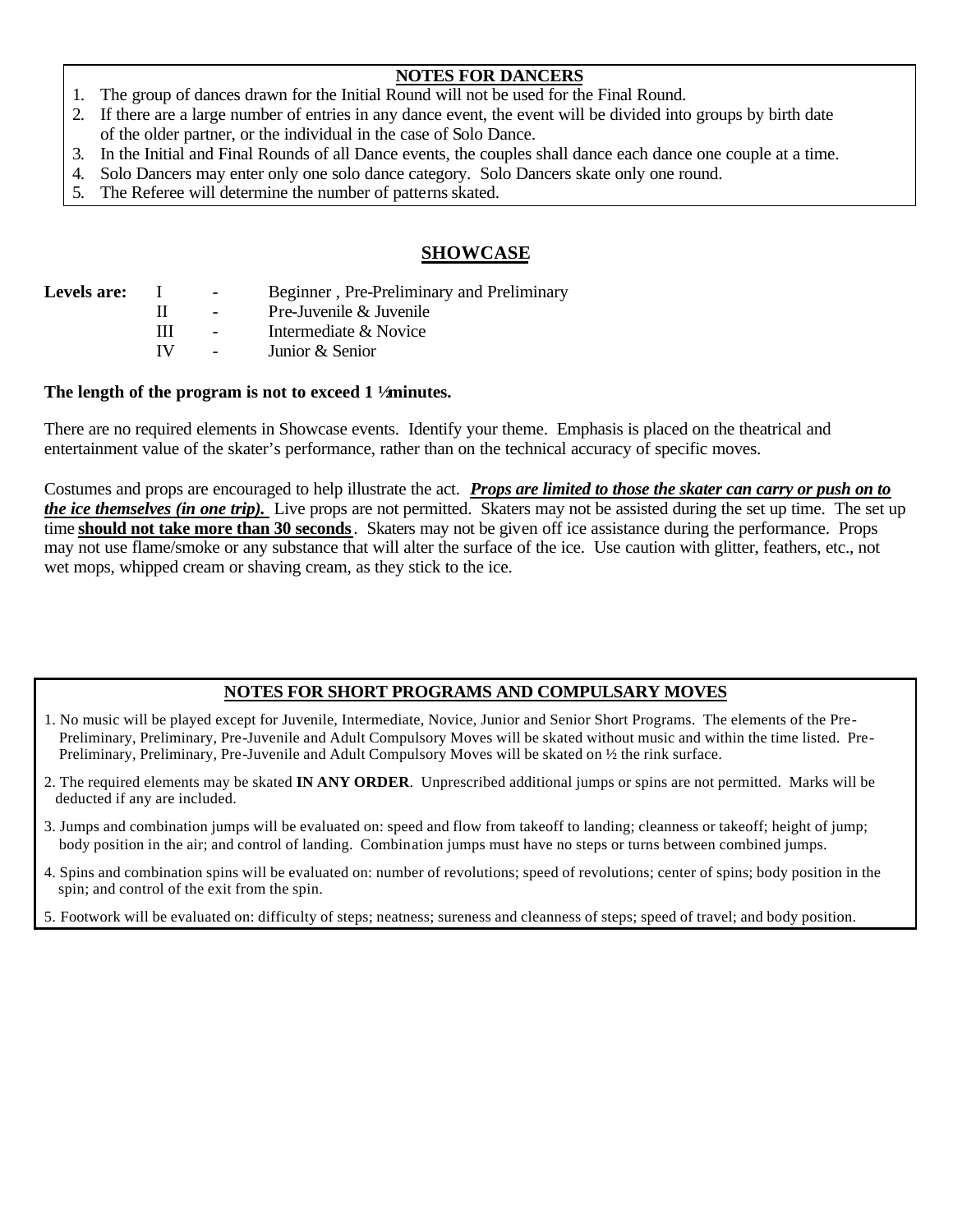# **COMPULSARY CATEGORIES / PROGRAM TIMES & REQUIRED ELEMENTS**

Time: 1:00 Minute or less Time: 1:15 Minutes or less

Skated without music on  $\frac{1}{2}$  the rink surface<br>Required Elements:<br>Required Elements: Required Elements:<br>1. Bunny Hop

- 
- 2. Upright Scratch Spin *(minimum 3 revolutions)* 2. Flip Jump or Lutz Jump 3. Waltz Jump Loop Jump 2. Flip Jump 2. Waltz Jump 2. Waltz Jump 2. Waltz Jump 2. Waltz Jump 2. Waltz Jump 2. Waltz Jump 2. Waltz Jump 2. Waltz Ju
- 
- 
- 

Time: 1:00 Minute or less Time: 1:40 Minutes or less

Required Elements<br>
1.  $\frac{1}{2}$  Flip or  $\frac{1}{2}$  Lutz Jump<br>
1. Jump combination

- 
- 
- 3. Waltz Jump Toe Loop Combination with no steps or turn between 2. Axel Jump<br>4. Upright Scratch Spin (*minimum 3 revolutions*) 3. Double Jump
- 
- 

Skated without music on <sup>1</sup>/<sub>2</sub> the rink surface of position *(minimum of four [4] revolutions per foot*)<br> **6.** Step sequence *(straight line, circular or serpentine)* 

- 1. Flip Jump
- 
- 3. Salchow Loop Jump Combination with no steps Time: 2:00 Minutes or less or turns between Required Elements:
- 
- 5. Split Jump

Time: 1:15 Minutes or less<br>Skated without music on  $\frac{1}{2}$  the rink surface<br>Required Elements: Skated without music on  $\frac{1}{2}$  the rink surface

- 1. Camel Spin *(minimum 3 revolutions in*
- 
- 3. Straight Line or Diagonal Footwork<br>4. Flip Loop Combination Jump with no
- steps or turns between
- 5. Sit-Change-Sit Spin *(minimum 3 revolutions* Category: **Senior Short Program**  *on each Foot in sit position)* Time: 2:40 Minutes or less

Time: 1:15 Minutes or less Skated without music on ½ the rink surface

Required Elements:

- 1. Straight Line or Diagonal Footwork
- 2. Salchow Jump
- 3. Waltz Jump Toe Loop Combination
- 4. Upright Scratch Spin *(minimum 3 revolutions)*
- 5. Spiral

## Category: **Beginner** Category: **AdultSilver/Gold**

- 1. Camel Spin *(minimum 3 revolutions in camel position)*
- 
- 3. Waltz Jump -Loop Jump Combination
- 4. Spiral 4. Back Scratch Spin *(minimum 3 revolutions)*
- 5. Lunge 5. Straight Line or Diagonal Footwork

## Category: **Pre-Preliminary** Category: **Juvenile ShortProgram**

Skated without music on  $\frac{1}{2}$  the rink surface Skated on *full* rink surface to music of skaters' choice

- 1. <sup>1</sup>/<sub>2</sub> Flip or <sup>1</sup>/<sub>2</sub> Lutz Jump 1. Jump combination consisting of two (2) single revolution jumps,<br>2. Salchow Jump combination consisting of two (2) single revolution jumps,<br>3. Salchow Jump or a double jump followed by a single revolution jump, with no steps or turns between (no Axel)
	-
- 4. Upright Scratch Spin *(minimum 3 revolutions)* 3. Double Jump of skaters' choice *(may not repeat jump done in 5. Spiral combination)*
- 4. Solo spin *(no flying spins, no change of foot or position)*, Category: **Preliminary** minimum of four (4) revolutions.
- Time: 1:00 Minute or less 5. Combination spin with only one change of foot and one change<br>Skated without music on  $\frac{1}{2}$  the rink surface of position (minimum of four [4] revolutions per foot)
	- 6. Step sequence (straight line, circular or serpentine)

### 2. Back Scratch Spin *(minimum 3 revolutions)* Category: **Intermediate ShortProgram**

4. Spiral Short Program as defined in current USFSA Rule Book

### Category: **Pre-Juvenile** Category: **Novice ShortProgram**

Required Elements: Short Program as defined in current USFSA Rule Book

### *in camel position)* Category: **Junior Short Program**

2. Lutz Jump<br>
2. Lutz Jump<br>
2. Straight Line or Diagonal Footwork<br>
2. Required Elements: Short Program as defined in current USFSA Rule Book

Required Elements: Category: **Adult Bronze Short Program as defined in current USFSA Rule Book**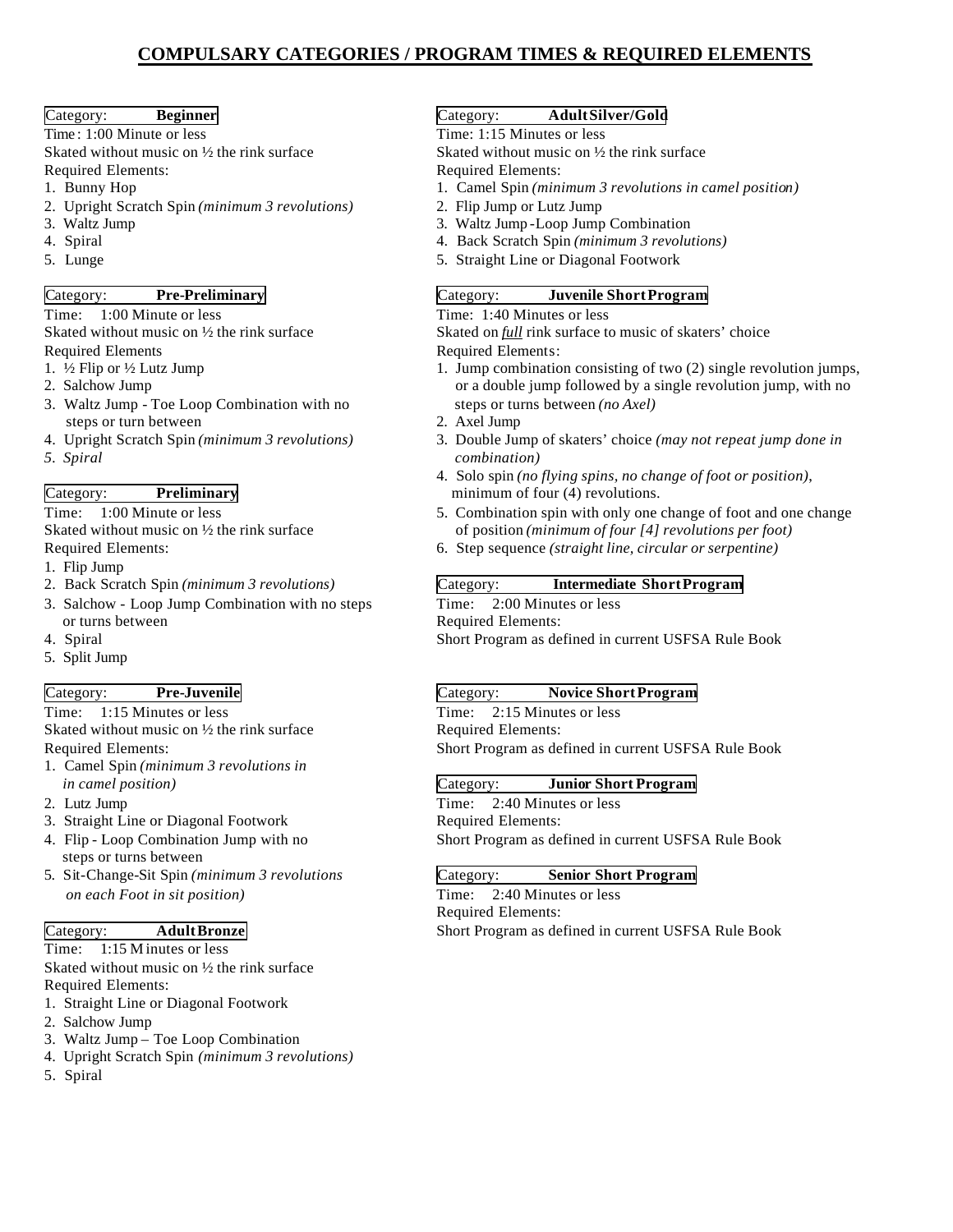# **TRANSMITTAL FORM**

| Competitor's USFSA Number. |  |  |  |  |
|----------------------------|--|--|--|--|
|                            |  |  |  |  |
|                            |  |  |  |  |
| <b>Competition Forms:</b>  |  |  |  |  |
|                            |  |  |  |  |
|                            |  |  |  |  |
|                            |  |  |  |  |
|                            |  |  |  |  |
|                            |  |  |  |  |
|                            |  |  |  |  |

# *Please make checks payable to Tri-States 2002, unless otherwise requested on the order form.*

Please note any competition committee requests for issuance of separate checks, separate submission deadlines and the designated return point for advertising, advance ticket orders, practice ice and advertising order forms.

*Send entry form and all information forms together. Pairs, Couples Dancers, please mail both entry forms together for designated events.* 

> **Tri-States '02 Attn: Barbara Gould 22019 Country Way Strongsville, OH 44149**

# **\*\*\*\*\*Deadline For Postmark Is No Later Than\*\*\*\*\* Midnight, February 24, 2002**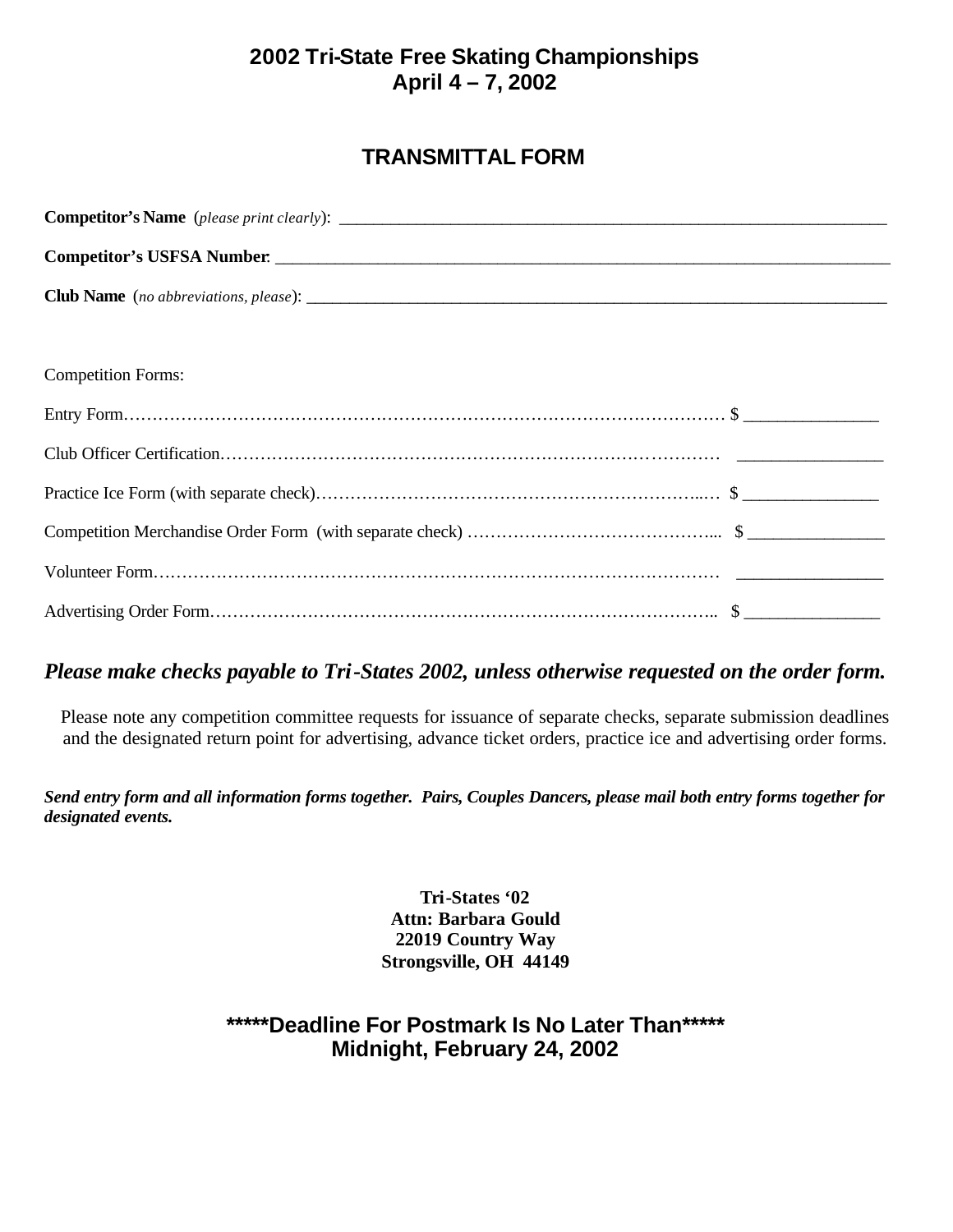# **ENTRY FORM --** *UPDATED 01/24/02 – USE THIS FORM* **37th ANNUAL TRI-STATE FREE SKATING CHAMPIONSHIPS**

| YOUR AGE AS OF MARCH 1, 2001: ______________ DATE OF BIRTH (M/D/Y): _____________ |  |  |
|-----------------------------------------------------------------------------------|--|--|
|                                                                                   |  |  |
|                                                                                   |  |  |
|                                                                                   |  |  |

|                   | <b>Highest Test Passed</b> | Test Date (M/Y) | Coach |
|-------------------|----------------------------|-----------------|-------|
| <b>Free Skate</b> |                            |                 |       |
| <b>Dance</b>      |                            |                 |       |
| <b>Pairs</b>      |                            |                 |       |

### **PLEASE CHECK EVENTS YOU WISH TO ENTER:** *TURN OVER FOR REQUIRED SIGNATURES*

| <b>Free Skate</b> |                     | Compulsory | Dance Couples     |  |
|-------------------|---------------------|------------|-------------------|--|
|                   | Beginner A          |            | Preliminary       |  |
|                   | Beginner B          |            | Juvenile          |  |
|                   | Pre-Preliminary     |            | Intermediate      |  |
|                   | Preliminary         |            | <b>Novice</b>     |  |
|                   | Pre-Juvenile        |            | Junior            |  |
|                   | <b>Adult Bronze</b> |            | Senior            |  |
|                   | <b>Adult Silver</b> |            | Adult             |  |
|                   | Adult Silver/Gold   |            | <b>Free Dance</b> |  |
|                   | <b>Adult Gold</b>   |            | Intermediate      |  |
|                   |                     |            |                   |  |

| Juvenile      |  |                          | Senior |
|---------------|--|--------------------------|--------|
| Intermediate  |  | Solo Dance - Chec        |        |
|               |  | Fee is \$25 for first da |        |
| <b>Novice</b> |  | Level 1                  | Dute   |
| Junior        |  | Level 2                  | Swi    |
| Senior        |  | Level 3                  | Hic    |

| - Beginner, Pre-Pre & Preliminary     | Level <sub>7</sub> | Vienne      |
|---------------------------------------|--------------------|-------------|
| $\parallel$ - Pre-Juvenile & Juvenile |                    | Quicks      |
| III - Intermediate & Novice           | <b>Pairs</b>       |             |
| IV - Junior & Senior                  |                    | Preliminary |
|                                       |                    | Intermedia  |

| <b>Free Skate</b>                            | <b>Compulsory</b>                   | <b>Dance Couples</b> |                                                                                     |                       | <b>Partner's Name</b> |
|----------------------------------------------|-------------------------------------|----------------------|-------------------------------------------------------------------------------------|-----------------------|-----------------------|
| Beginner A                                   |                                     |                      | Preliminary                                                                         |                       |                       |
| Beginner B                                   |                                     |                      | Juvenile                                                                            |                       |                       |
| Pre-Preliminary                              |                                     |                      | Intermediate                                                                        |                       |                       |
| Preliminary                                  |                                     |                      | Novice                                                                              |                       |                       |
| Pre-Juvenile                                 |                                     |                      | Junior                                                                              |                       |                       |
| <b>Adult Bronze</b>                          |                                     |                      | Senior                                                                              |                       |                       |
| <b>Adult Silver</b>                          |                                     |                      | Adult                                                                               |                       |                       |
| Adult Silver/Gold                            |                                     | <b>Free Dance</b>    |                                                                                     | <b>Partner's Name</b> |                       |
| <b>Adult Gold</b>                            |                                     |                      | Intermediate                                                                        |                       |                       |
|                                              |                                     |                      | Novice                                                                              |                       |                       |
| <b>Free Skate</b>                            | <b>Short Program</b>                |                      | Junior                                                                              |                       |                       |
| Juvenile                                     |                                     |                      | Senior                                                                              |                       |                       |
| Intermediate                                 |                                     |                      | Solo Dance - Check Which Dances Within Level You Wish To Skate. The                 |                       |                       |
|                                              |                                     | Level 1              | Fee is \$25 for first dance and \$5 for each additional dance event.<br>Dutch Waltz | Canasta Tango         | <b>Rhythm Blues</b>   |
| Novice                                       |                                     | Level <sub>2</sub>   |                                                                                     |                       |                       |
| Junior                                       |                                     |                      | Swing Dance                                                                         | Cha Cha               | Fiesta Tango          |
| Senior                                       |                                     | Level 3              | Hickory H.                                                                          | <b>Willow Waltz</b>   | Ten-Fox               |
|                                              |                                     | Level 4              | 14-Step                                                                             | European              | Foxtrot               |
|                                              |                                     | Level 5              | American W.                                                                         | Tango                 | Rocker FT             |
| <b>Show Case</b>                             |                                     | Level 6              | Paso Doble                                                                          | Kilian                | <b>Blues</b>          |
|                                              | I - Beginner, Pre-Pre & Preliminary | Level <sub>7</sub>   | Viennese W.                                                                         | Westminster           |                       |
| II - Pre-Juvenile & Juvenile                 |                                     |                      | Quickstep                                                                           | Argentine             |                       |
| III - Intermediate & Novice                  |                                     | <b>Pairs</b>         |                                                                                     | <b>Partner's Name</b> |                       |
| IV - Junior & Senior                         |                                     |                      | Preliminary                                                                         |                       |                       |
|                                              |                                     |                      | Intermediate                                                                        |                       |                       |
| Entries, along with the correct fee, must be |                                     |                      | Novice                                                                              |                       |                       |
| post-marked no later than 02/24/02. Make     |                                     |                      | Junior                                                                              |                       |                       |
| check payable to Tri-States '02.             |                                     |                      | Senior                                                                              |                       |                       |
| TURN OVER FOR REQUIRED SIGNATURES            |                                     |                      | Junior Similar                                                                      |                       |                       |
|                                              |                                     |                      | <b>Senior Similar</b>                                                               |                       |                       |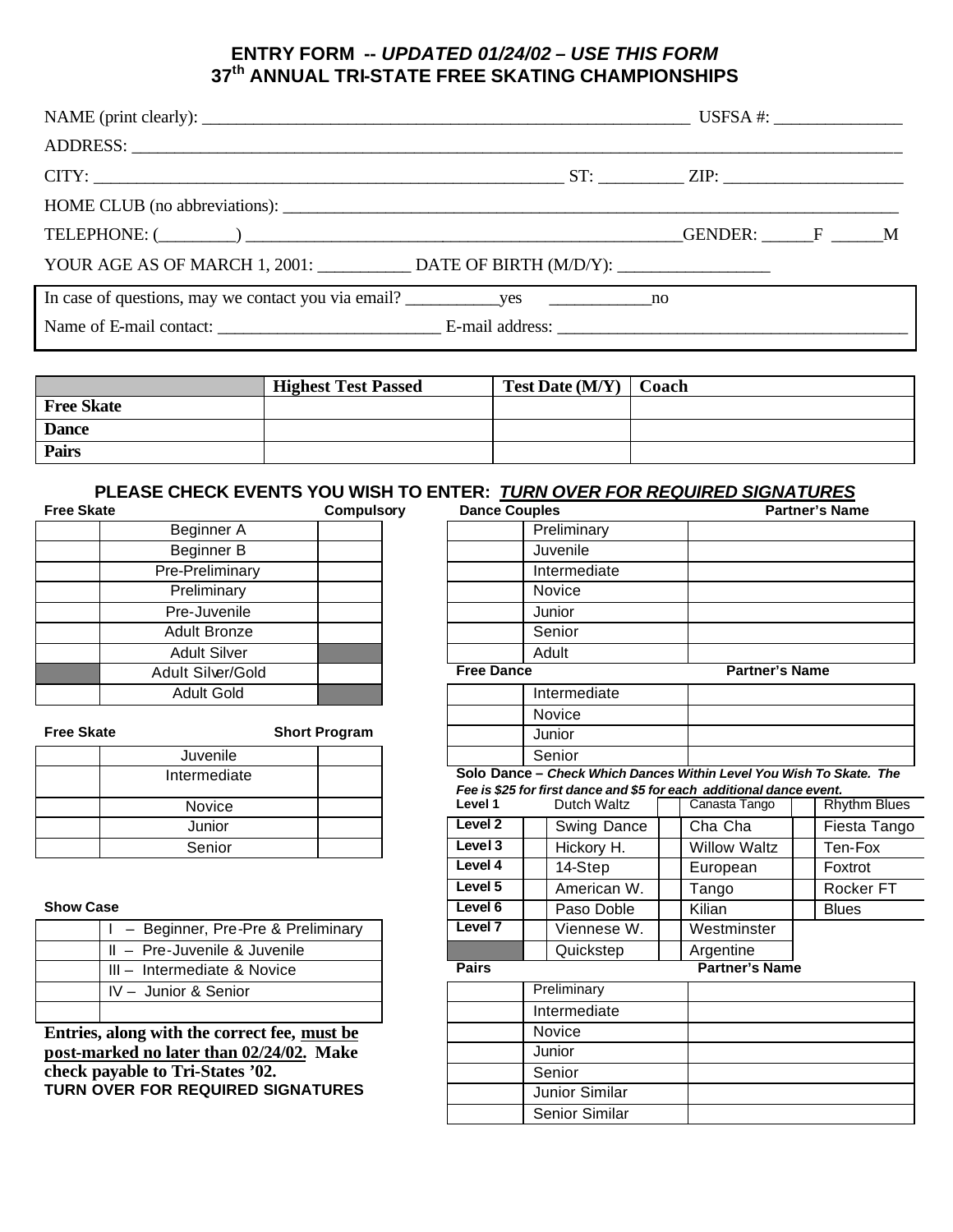## **IMPROPERLY COMPLETED, OR UNSIGNED APPLICATIONS WILL AUTOMATICALLY DISQUALIFY A COMPETITIOR.** *Please enclose a stamped, self-addressed, legal size envelope for the return of your schedule.*

# **Mandatory Competitor Signature(s)**

### *Certification By Athlete and Parent Guardian*

**ATHLETE:** I agree to conduct myself, both on and off the ice, in a manner that will reflect favorably upon this Competition and upon the sport of figure skating, and that is consistent with the high standards of the sport. I agree to respect the person and property of other, and in the event I cause injury, damage, or loss to another or to the property of another, I hereby indemnify the USFSA, the Greenbrier Figure Skating Club, their officers, members committees, representatives employees, volunteers and agents and agree to hold them harmless against any and all claims that another person may have or which may arise our of such injury, damage or loss, together with any reasonable costs and attorney's fees that may be incurred as a result of such claims, whether valid or not.

### *Waiver and Release of Liability*

**ATHLETE/PARENT/GUARDIAN:** I understand that the USFSA and the Greenbrier Figure Skating Club undertake no responsibility for damages or injuries, or loss of property suffered by the competitors. As a condition of and in consideration of the acceptance of their entries or participation therein, their person and property resulting from, caused by or connected with, the conduct and management of the competition, and to waive and release any and all claims which they may have against any officials, the USFSA, the club holding the competition and its officer, and their entries shall be accepted only on such condition (CR 10.12)

| <b>Signature of Competitor:</b> | Date  |
|---------------------------------|-------|
| <b>Parent/Guardian:</b>         | Date: |
| $\mathbf{r}$                    |       |

(if Contestant is under age 18)

| <b>Coach's Certification</b> |                                                                                                                               |  |  |  |  |
|------------------------------|-------------------------------------------------------------------------------------------------------------------------------|--|--|--|--|
| <b>Please Print</b>          | I have read this entry form and certify that it is complete and that the competitor is eligible to enter the events selected. |  |  |  |  |
|                              | USFSA #: __________________________                                                                                           |  |  |  |  |
|                              |                                                                                                                               |  |  |  |  |
|                              |                                                                                                                               |  |  |  |  |

## **Certification of Competitor by Club Officer**

To the best of my knowledge, the statements on this application are true and correct. The contestant is a member of my Club in good standing in accordance with the rules of the USFSA. Please note that the club test chair is not necessarily an officer. **Only the Club President, Vice President, Treasurer or Secretary is eligible to sign this form.** If you are an individual member, you will certify your own form.

### **Please Print**

| Club Officer Name: |                | USFSA#:         |
|--------------------|----------------|-----------------|
| Signature:         |                | Date:           |
| Title:             | Daytime Phone: |                 |
| Club Name:         |                | Signer's Email: |

*Send entry form and all information forms together. Pairs, Couples Dancers, please mail both entry forms together for designated events.* 

> **Tri-States '02 Attn: Barbara Gould 22019 Country Way Strongsville, OH 44149**

**\*\*\*\*\*Deadline For Postmark Is No Later Than\*\*\*\*\*** *Midnight, February 24, 2002*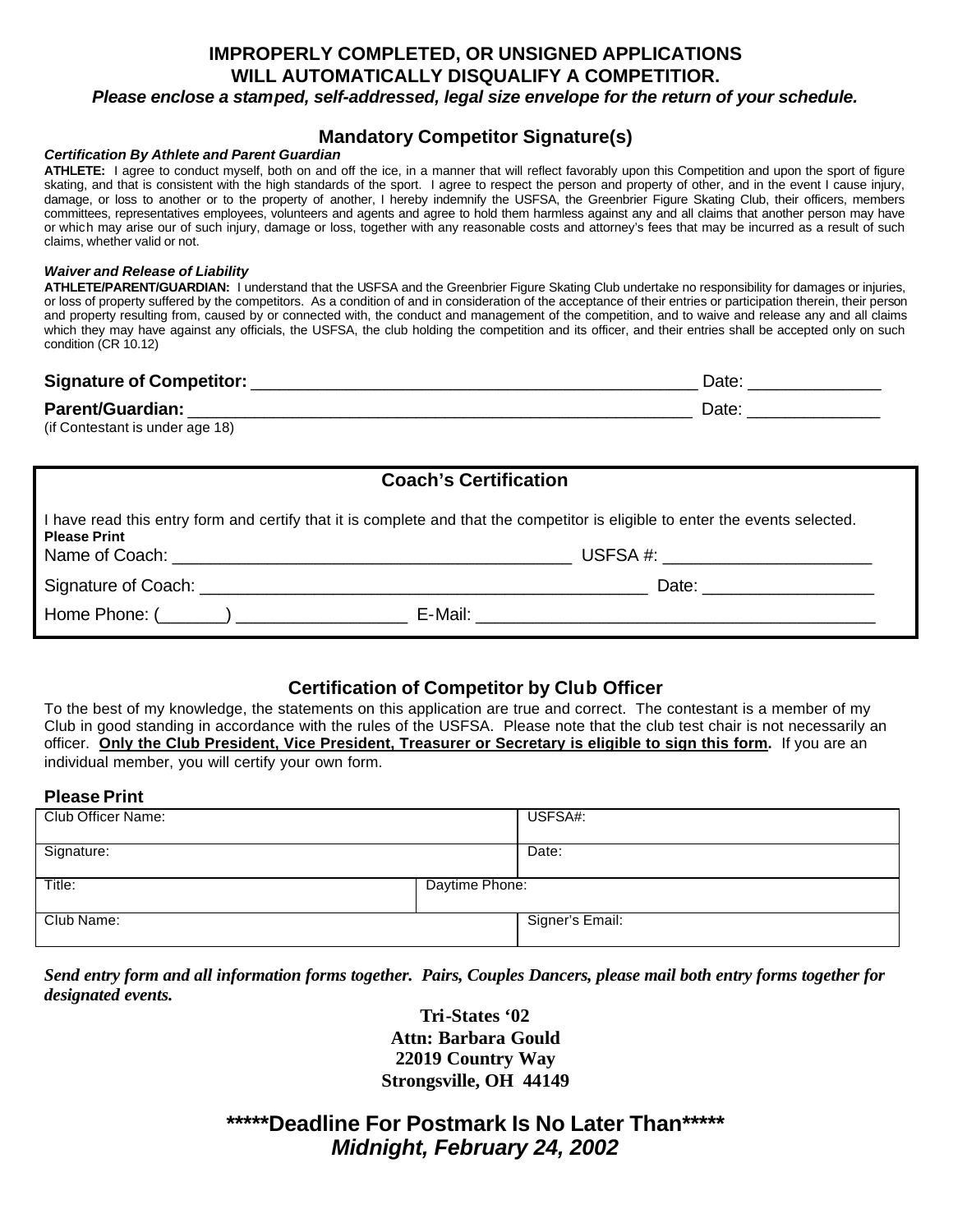# **PRACTICE ICE APPLICATION**

You are entitled to purchase one practice session per event entered. However, to ensure your practice ice we encourage you to pre-order with this form. We want to give everyone a far chance, but prime ice time is in short supply and we cannot afford to leave ice vacant. Therefore, we reserve the right to sell any such entitled ice if not ordered at least 24 hours ahead of each session.

# **NO ICE WILL BE SOLD OVER THE PHONE.**

Ice may be pre-ordered using this form, otherwise you may purchase ice in person at the ice rink before the competition begins. The practice ice schedule is not set until after the competition schedule is confirmed and all pre-orders are received. There will be practice ice available starting Wednesday, April 3, 2002. The practice ice will be at Greenbrier Ice Rink.

## **Tentative practice ice schedule:**

## **Wednesday, April 3, 2002 – 9:00 a.m. – TBD Thursday, Friday, Saturday – To be announced**

*Practice ice sessions run 30 minutes on a first-come, first-served basis. No music will be played except for dance.*

## **Pre-Order Cost: \$ 7.50 – for each short program/free skate session \$ 7.50 – for each pair and dance session (per person)**

& Check level entered if you desire practice ice for a specific event (shaded areas not available). &

**Skater Name: \_\_\_\_\_\_\_\_\_\_\_\_\_\_\_\_\_\_\_\_\_\_\_\_\_\_\_\_\_\_\_\_\_\_\_\_\_\_\_\_\_\_\_\_\_\_\_\_\_\_\_\_ USFSA #: \_\_\_\_\_\_\_\_\_\_\_\_\_\_\_\_**

### Club Name (no abbreviation): **with a set of the set of the set of the set of the set of the set of the set of th**

|                     | Compulsory<br>Moves | Short<br>Program | Free<br>Skating | Mixed<br>Pairs | Similar<br>Pairs | Couples<br>Dance | Solo<br>Dance |
|---------------------|---------------------|------------------|-----------------|----------------|------------------|------------------|---------------|
| <b>Beginner</b>     |                     |                  |                 |                |                  |                  |               |
| Pre-Preliminary     |                     |                  |                 |                |                  |                  |               |
| Preliminary         |                     |                  |                 |                |                  |                  |               |
| Pre-Juvenile        |                     |                  |                 |                |                  |                  |               |
| <b>Adult</b>        |                     |                  |                 |                |                  |                  |               |
| <b>Juvenile</b>     |                     |                  |                 |                |                  |                  |               |
| <b>Intermediate</b> |                     |                  |                 |                |                  |                  |               |
| <b>Novice</b>       |                     |                  |                 |                |                  |                  |               |
| <b>Junior</b>       |                     |                  |                 |                |                  |                  |               |
| <b>Senior</b>       |                     |                  |                 |                |                  |                  |               |

Total number of practice ice sessions requested  $x $ 7.50 = $$ 

**Enclose this form and a check payable to "Tri-States '02 Practice Ice" for the total amount due. Return this form and check with your competition application to: Tri-States '02 Mrs. Barbara Gould 22019 Country Way Strongsville, OH 44149**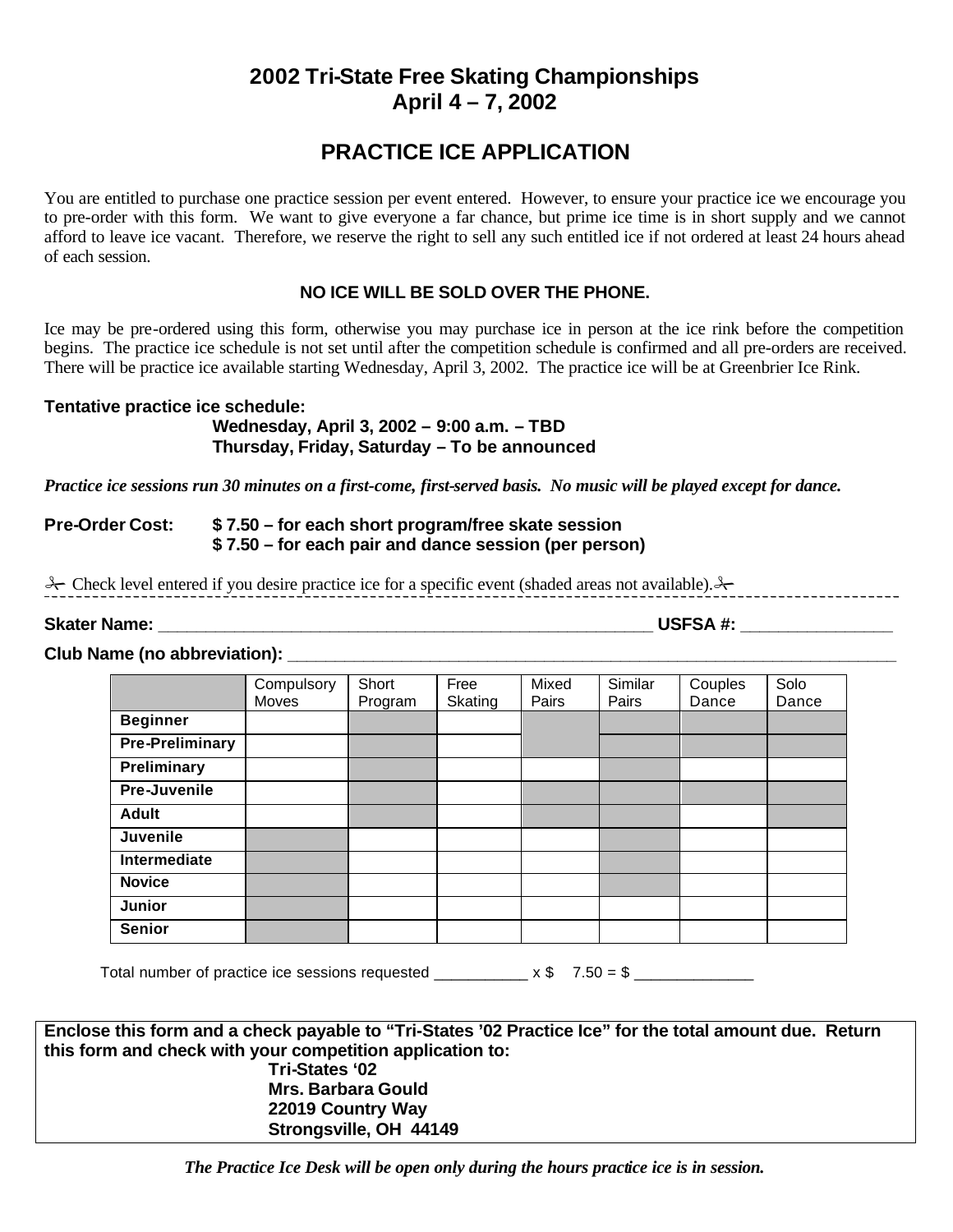# *MERCHANDISE ORDER FORM*

| <b>Competition Pins</b>                                                                                                                                                                                                               |               | contemporary design featuring skates and the text,<br>"Tri States 2002 - Cleveland, OH"                                                                                                                                                    |                                                    |                                                                    |                                                                                  |  |
|---------------------------------------------------------------------------------------------------------------------------------------------------------------------------------------------------------------------------------------|---------------|--------------------------------------------------------------------------------------------------------------------------------------------------------------------------------------------------------------------------------------------|----------------------------------------------------|--------------------------------------------------------------------|----------------------------------------------------------------------------------|--|
| <b>Baseball Caps</b>                                                                                                                                                                                                                  |               |                                                                                                                                                                                                                                            | Denim cap with choice of navy, black or khaki bill |                                                                    | \$10.00                                                                          |  |
| <b>Short-Sleeve Tees</b>                                                                                                                                                                                                              |               | 100% cotton Hanes Beefy T with embroidered logo<br>Youth sizes: XS - XL / Adult sizes: Small - XXL<br>Color: White                                                                                                                         |                                                    |                                                                    |                                                                                  |  |
| <b>Long-Sleeve Sweatshirts</b>                                                                                                                                                                                                        | Color: White  | Jerzees Super Sweats with embroidered logo<br>Youth sizes: XS - XL / Adult sizes: Small - XXL                                                                                                                                              |                                                    |                                                                    |                                                                                  |  |
| <b>Plaid Boxers</b>                                                                                                                                                                                                                   |               | 100% cotton flannel boxer, no fly, elastic waist<br>Available only in adult sizes Small – XL<br>Colors: Black Stewart (red, blue, green, white), Black Watch (blue, black, green),<br>and Dress Gordon (blue, green, white, yellow) plaids |                                                    |                                                                    |                                                                                  |  |
| <b>Fleece Vests</b>                                                                                                                                                                                                                   |               | Full front zip, pockets, anti-pilling fabric, twill taping inside neck<br>Available only in adult sizes Small – XL<br>Color: Black                                                                                                         |                                                    |                                                                    |                                                                                  |  |
| <b>Fleece Jackets</b>                                                                                                                                                                                                                 |               | Full front zip, pockets, anti-pilling fabric, twill taping inside neck<br>Available only in adult sizes Small – XL<br>Color: Black                                                                                                         |                                                    |                                                                    |                                                                                  |  |
| <u> X</u>                                                                                                                                                                                                                             |               |                                                                                                                                                                                                                                            |                                                    |                                                                    | LIMITED AMOUNTS OF MERCHANDISE WILL BE AVAILABLE FOR SALE DURING THE COMPETITION |  |
|                                                                                                                                                                                                                                       |               |                                                                                                                                                                                                                                            |                                                    | Tri-States MERCHANDISE ORDER FORM-                                 |                                                                                  |  |
|                                                                                                                                                                                                                                       |               |                                                                                                                                                                                                                                            |                                                    | <b>ENCLOSE WITH A SEPARATE CHECK IN YOUR COMPLETED APPLICATION</b> |                                                                                  |  |
| ( <i>print clearly</i> )                                                                                                                                                                                                              |               |                                                                                                                                                                                                                                            |                                                    |                                                                    |                                                                                  |  |
|                                                                                                                                                                                                                                       |               |                                                                                                                                                                                                                                            |                                                    |                                                                    |                                                                                  |  |
| <b>Address:</b>                                                                                                                                                                                                                       |               |                                                                                                                                                                                                                                            |                                                    |                                                                    |                                                                                  |  |
| City:<br><u> 1989 - Johann Stoff, amerikansk politiker (* 1908)</u>                                                                                                                                                                   |               |                                                                                                                                                                                                                                            |                                                    |                                                                    |                                                                                  |  |
| Phone: ( <u>New York: Email: Email: Email: New York: New York: New York: New York: New York: New York: New York: New York: New York: New York: New York: New York: New York: New York: New York: New York: New York: New York: Ne</u> |               |                                                                                                                                                                                                                                            |                                                    |                                                                    |                                                                                  |  |
|                                                                                                                                                                                                                                       |               |                                                                                                                                                                                                                                            |                                                    |                                                                    |                                                                                  |  |
| Items will be available for pick up at the Tri-States Boutique inside the rink starting the first day of competition.                                                                                                                 |               |                                                                                                                                                                                                                                            |                                                    |                                                                    | <b>Price Per Item</b>                                                            |  |
| <b>Item You Wish To</b><br>Order                                                                                                                                                                                                      | <b>Amount</b> | <b>Item</b><br><b>Size</b>                                                                                                                                                                                                                 | <b>Item</b><br><b>Color</b>                        |                                                                    |                                                                                  |  |
|                                                                                                                                                                                                                                       |               |                                                                                                                                                                                                                                            |                                                    | $\overline{\mathcal{S}}$                                           |                                                                                  |  |
|                                                                                                                                                                                                                                       |               |                                                                                                                                                                                                                                            |                                                    | $\overline{\mathbb{S}}$                                            |                                                                                  |  |
|                                                                                                                                                                                                                                       |               |                                                                                                                                                                                                                                            |                                                    | $\overline{\mathcal{S}}$                                           |                                                                                  |  |
|                                                                                                                                                                                                                                       |               |                                                                                                                                                                                                                                            |                                                    |                                                                    |                                                                                  |  |
|                                                                                                                                                                                                                                       |               |                                                                                                                                                                                                                                            |                                                    | $\overline{\mathcal{S}}$                                           |                                                                                  |  |

**TOTAL DUE:** *MAKE CHECK PAYABLE TO TRI-STATES '02* **\$**

\$ \$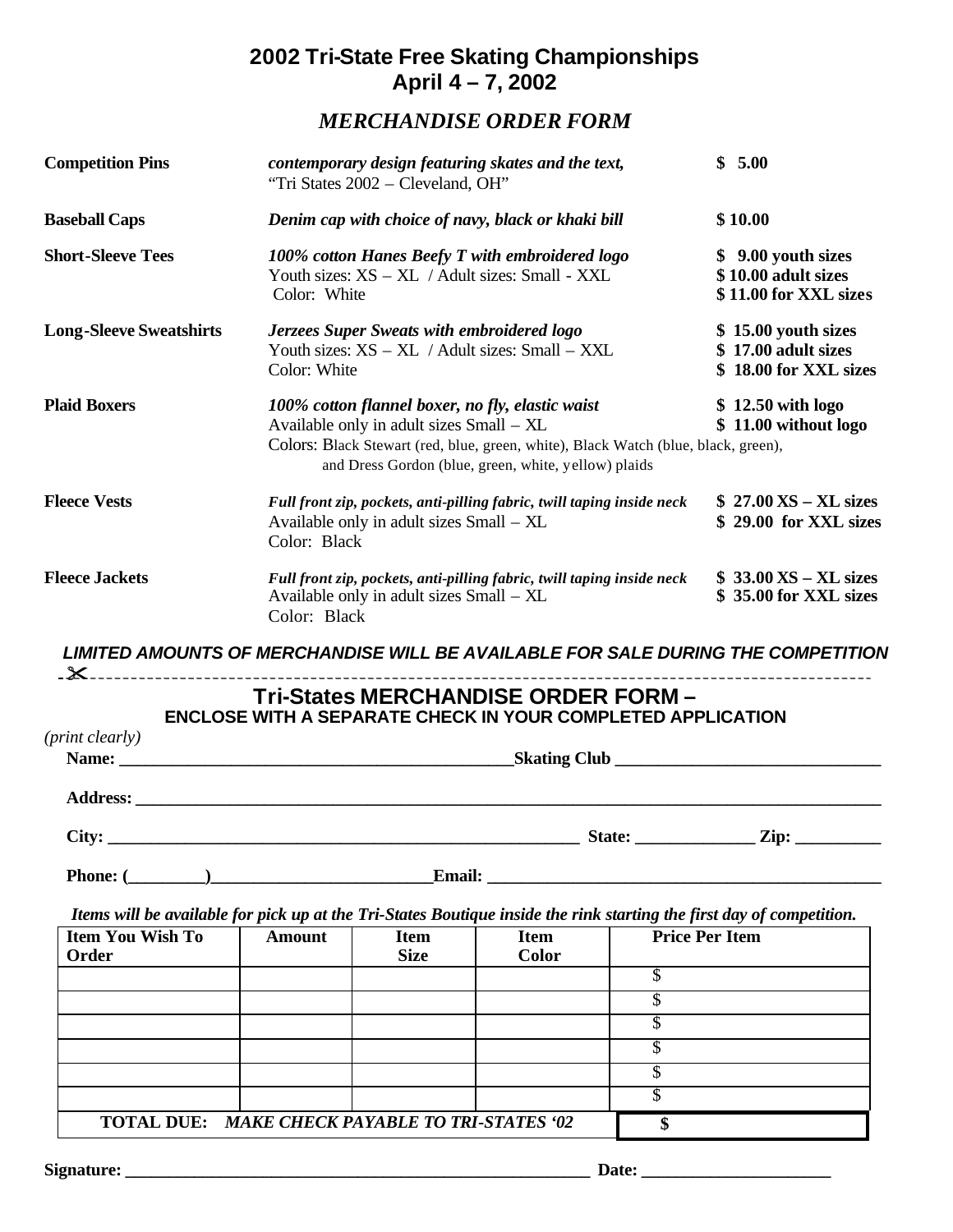# **"RULES FOR VIDEOTAPING AND STILL PHOTOGRAPHY"**

**The privilege extended to you to attend this event is conditioned upon your observance of the rules that follow. Your failure to follow these rules will result in revocation of the privilege and you will be asked to leave the rink.**

**To assure the safety of the skaters, protect skater privacy, and prevent improper commercial use of images of skaters.**

- **1. All individuals using video or camera equipment must complete and submit to the management of the event a registration form (below).**
- **2. Such individuals must produce photo identification at the time of registration (such as a drivers license).**
- **3. Upon submission of the registration form, you consent to being photographed or videotaped by the management of the event for purposes of identification.**
- **4. Subject to these rules, still photographs may be taken. NO FLASH UNITS MAY BE USED DURING EVENTS!**

*Any person who improperly uses an image of a skater for commercial use will be liable to the skater for applicable damages.*

**"**

# **VIDEOGRAPHY – PHOTOGRAPHY REGISTRATION FORM Tri-States 2002 Championships**

| Name:<br><u> 1989 - Johann Harry Harry Harry Harry Harry Harry Harry Harry Harry Harry Harry Harry Harry Harry Harry Harry</u> |        |                               |
|--------------------------------------------------------------------------------------------------------------------------------|--------|-------------------------------|
|                                                                                                                                |        |                               |
| City:                                                                                                                          | State: | $\mathbf{Zip:} \_\_\_\_\_\_\$ |
| <b>Phone:</b> (                                                                                                                |        |                               |

| <b>NAME OF SKATER (s) To Be</b><br><b>Videotaped or Photographed</b> | <b>Events In Which You Will Be</b><br><b>Taping or Taking Photos</b> |
|----------------------------------------------------------------------|----------------------------------------------------------------------|
|                                                                      |                                                                      |
|                                                                      |                                                                      |
|                                                                      |                                                                      |
|                                                                      |                                                                      |
|                                                                      |                                                                      |

**Signature:**  $\qquad \qquad$  Date: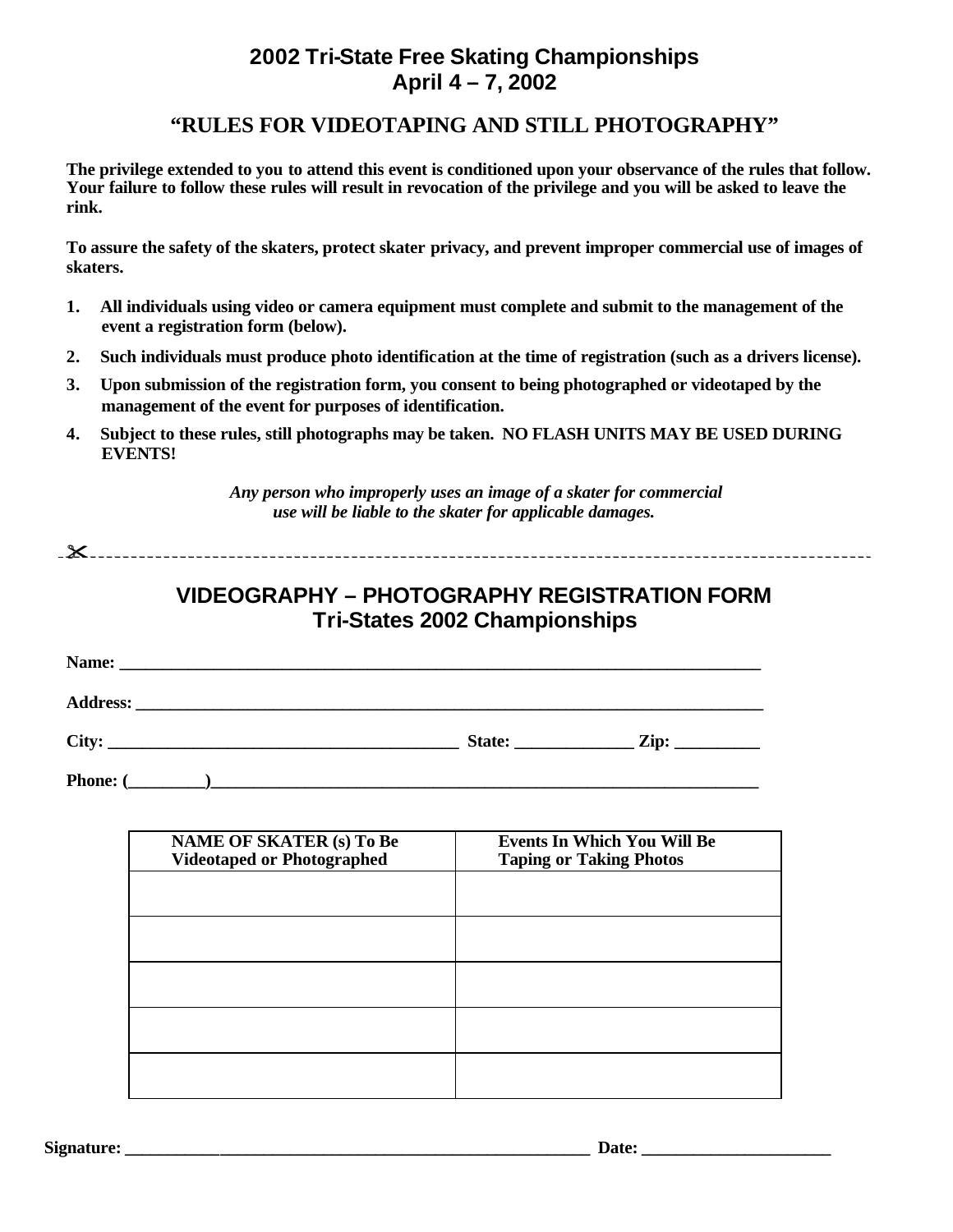# **37th ANNUAL TRI-STATE FREE SKATING CHAMPIONSHIPS PROGRAM ADVERTISEMENT ORDER FORM**

| Please print clearly |  |             |              |
|----------------------|--|-------------|--------------|
| Contact Person:      |  |             |              |
|                      |  |             |              |
|                      |  |             |              |
|                      |  |             |              |
|                      |  | <b>GFSC</b> | <b>WSFSC</b> |

## **Premium Program Advertising**

| <b>Advertising Space</b>  | <b>Size</b>    | Cost                 |
|---------------------------|----------------|----------------------|
| <b>Back Cover</b>         | $5" \times 8"$ | \$165.00 <b>SOLD</b> |
| Page 3                    | $5" \times 8"$ | \$165.00             |
| <b>Inside Front Cover</b> | $5" \times 8"$ | \$150.00             |
| <b>Inside Back Cover</b>  | $5" \times 8"$ | \$150.00             |
| <b>Center Spread</b>      | $11''$ x 8"    | \$275.00             |

## **Program Advertising**

| <b>Advertising Space</b>  | <b>Size</b>                     | Cost     |
|---------------------------|---------------------------------|----------|
| <b>Full Page</b>          | $5'' \times 8''$                | \$110.00 |
| <b>Half</b> Page          | $5''$ x 4"                      | \$75.00  |
| Quarter Page              | $2.5''$ x 4"                    | \$45.00  |
| Business Card or 1/8 Page | $2.5'' \times 2''$              | \$30.00  |
| Deluxe Personal Gram*     | Two lines (up to 60 characters) | \$20.00  |
| Patron Acknowledgment/    | One line (up to 30 characters)  | \$10.00  |
| Standard Personal Gram*   |                                 |          |

 \***Personal Grams** are a great way for parents, family, friends or skating enthusiasts to thank your coach or wish your favorite skater or club good luck. *Each line is 30 characters. Please print clearly!*

Line One: \_\_\_\_\_\_\_\_\_\_\_\_\_\_\_\_\_\_\_\_\_\_\_\_\_\_\_\_\_\_\_\_\_\_\_\_\_\_\_\_\_\_\_\_\_\_\_\_\_\_\_\_\_\_\_\_\_\_\_\_\_\_\_\_\_\_\_\_\_

Line Two:

*All prices are for camera-ready art!* Ads should be presented in a camera-ready stat, velox or high-resolution format, sized to the specifications/dimensions provided. All ads will be printed as Black & White. **MAKE ALL CHECKS PAYABLE TO TRI-STATES '02. Please send all forms, artwork and your check or money order no later than March 5, 2002.**

> Mail to: Tri-States '02 Program c/o Mrs. Patricia Golinski 1145 John Glenn Drive Seven Hills, Ohio 44131 Phone: 216/524-7628 email: pgolinski@ohiocpa.net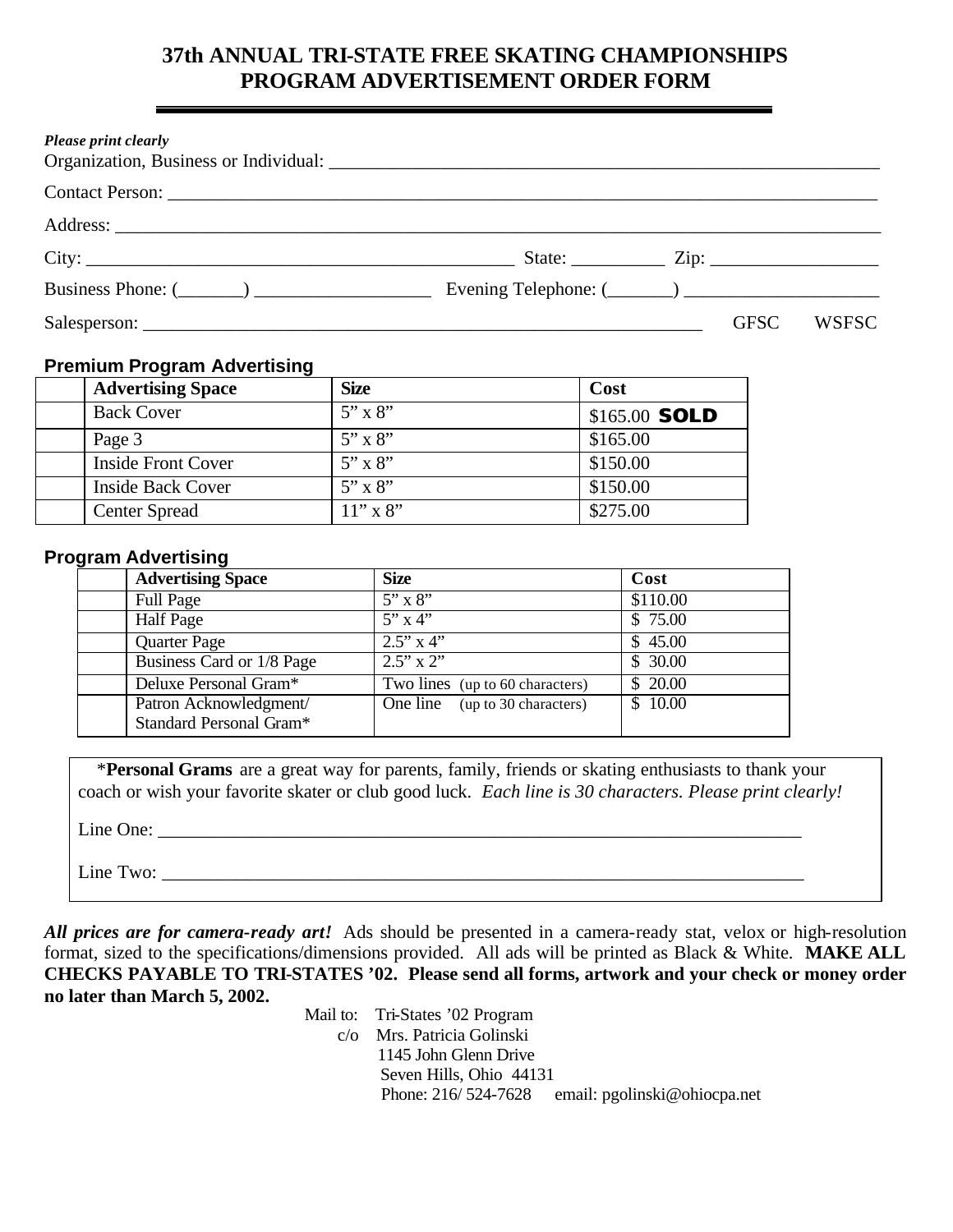# **Lodging Information**

There is a host of hotels and restaurants and shopping within a 5-mile radius of Greenbrier Ice Rink. Rooms have been blocked out at the host hotel at a discounted rate. You must indicate your affiliation with the Tri-State 2002 Competition, the Greenbrier Figure Skating Club, or figure skating to get these rooms. For more details on any hotel listed below, please that property directely.

### *Hotels*

# *Radisson Hotel – Cleveland SW* **Hampton Inn & Suites** 7230 Engle Road 7074 Engle Road

*On-site restaurants, indoor pool, sauna Complimentary breakfast, self-service laundry self-service laundry, 237 guest rooms*

# **Comfort Inn – Cleveland Airport**<br>
17550 Rosbough Dr. 219 Engle Road

17550 Rosbough Dr. Middleburg Heights, OH 44130 Middleburg Heights, OH 44130 *Complimentary breakfast 6 – 10 a.m.*

**Residence Inn**<br>17525 Rosbough Dr. 27325 Engle Road 17525 Rosbough Dr. Middleburg Heights, OH 44130 Middleburg Heights, OH 44130 Ph: 440-234-6688 Fax: 440-234-3459 Ph: 440-816-9300 Fax: 440-816-9305 *Dinner delivery from local restaurants, Dinner delivery from local restaurants, self-service laundry, 3 floors/158 suites self-service laundry, 3 floors/95 suites*

### **Courtyard By Marriott**

7345 Engle Road Middleburg Heights, OH 44130 Ph: 440-243-8785 Fax: 440-243-8835 *On-site restaurant, dinner delivery from local restaurants, self-service laundry, 5 floors/154 rooms*

Middleburg Heights, OH 44130 Middleburg Heights, OH 44130 Ph: 44-243-4040 Fax: 440-243-3178 Ph: 440-234-0206 Fax: 440-234-0208

Ph: 440-234-3131 Fax: 440-234-6111 Ph: 440-234-0990 Fax: 440-234-3475

*There is a complete range of restaurants in the area, ranging from fast food to full service casual dining.* 

### *Points of Interest:*

- **Parmatown Mall within 1.5 miles of Greenbrier Ice Rink**
- **Southpark Mall I-71 South, exit 231 (5 miles south of host hotel)**
- **Outlet Malls Aurora Farms** (Aurora, OH 45 min. East) **& Buckeye Factory Outlet** (Lodi, OH 20 min South)
- **Cleveland Metroparks Zoo & Rainforest, Rock-N-Roll Hall of Fame,**
- **Great Lakes Science Center/IMAX Theatre, Cleveland Museum of Art**